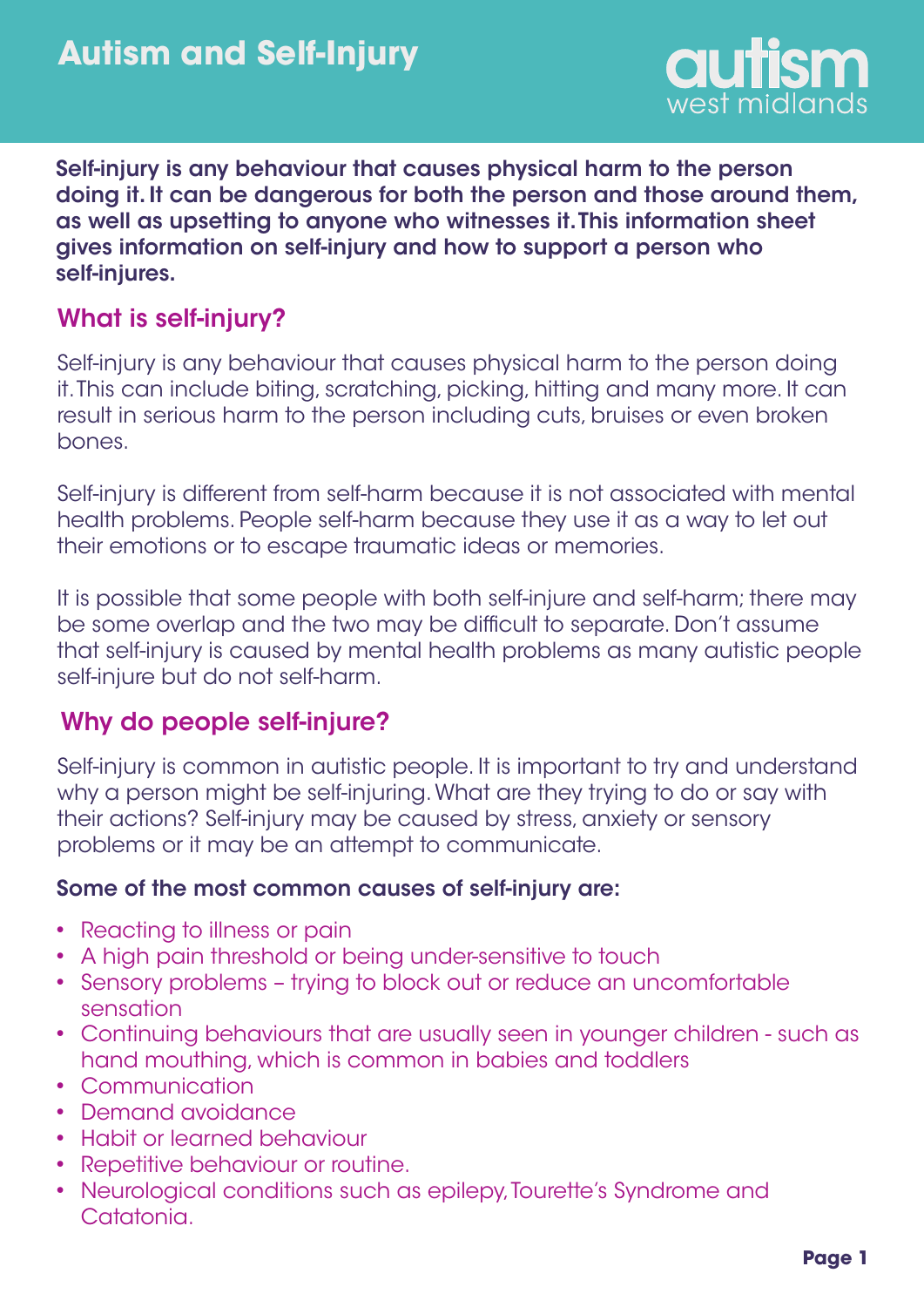

Self-injury could be caused by a combination of these issues, or they could originally have been caused by one thing and become a habit or routine. It is important to try to tackle these issues as quickly as possible to prevent the behaviour from becoming habit. If someone is verbal or can use a communication system, then they may be able to tell you why they self-injure. If the person is non-verbal, or is unable to explain or understand why they self-injure, you will need to take more 'trail and error' approach to find something that works.

# How do I support someone who self-injures?

If the person you care for begins to self-injure, you need to act quickly to reduce the risk of damage.

- 1 Stay calm and quiet so that you do not make the situation worse.
- 2 Try to get the person's attention and re-direct them to something else.
- 3 Try to find something to replace the behaviour, For example, if they are biting themselves, you can give them something else to bite on.
- 4 Provide something to block the person, this may be a cushion to prevent head banging or specialist equipment or rooms.
- 5 Stop any sensory input that may be causing distress, such as loud noises or bright light.

Once the incident is over, you can start to think about how to prevent or manage the self-injury. Visit your GP to rule out any medical reasons for the behaviour. Your dentist may also be able to help rule out any problems with the person's mouth, gums or teeth.

You should explain:

- Exactly what happens
- When it happens
- What else is usually going on when it starts
- How long it lasts
- How long the person has been doing this. •

It may help to keep a diary of incidents, covering each of the above points, to help you to remember key information.

You can also reduce stress and anxiety, which may be a cause or trigger of self-injury or may simply make it worse or more regular. Reducing stress will mean different things to different people. It may include increasing structure and routine or allowing them to engage in things they enjoy.